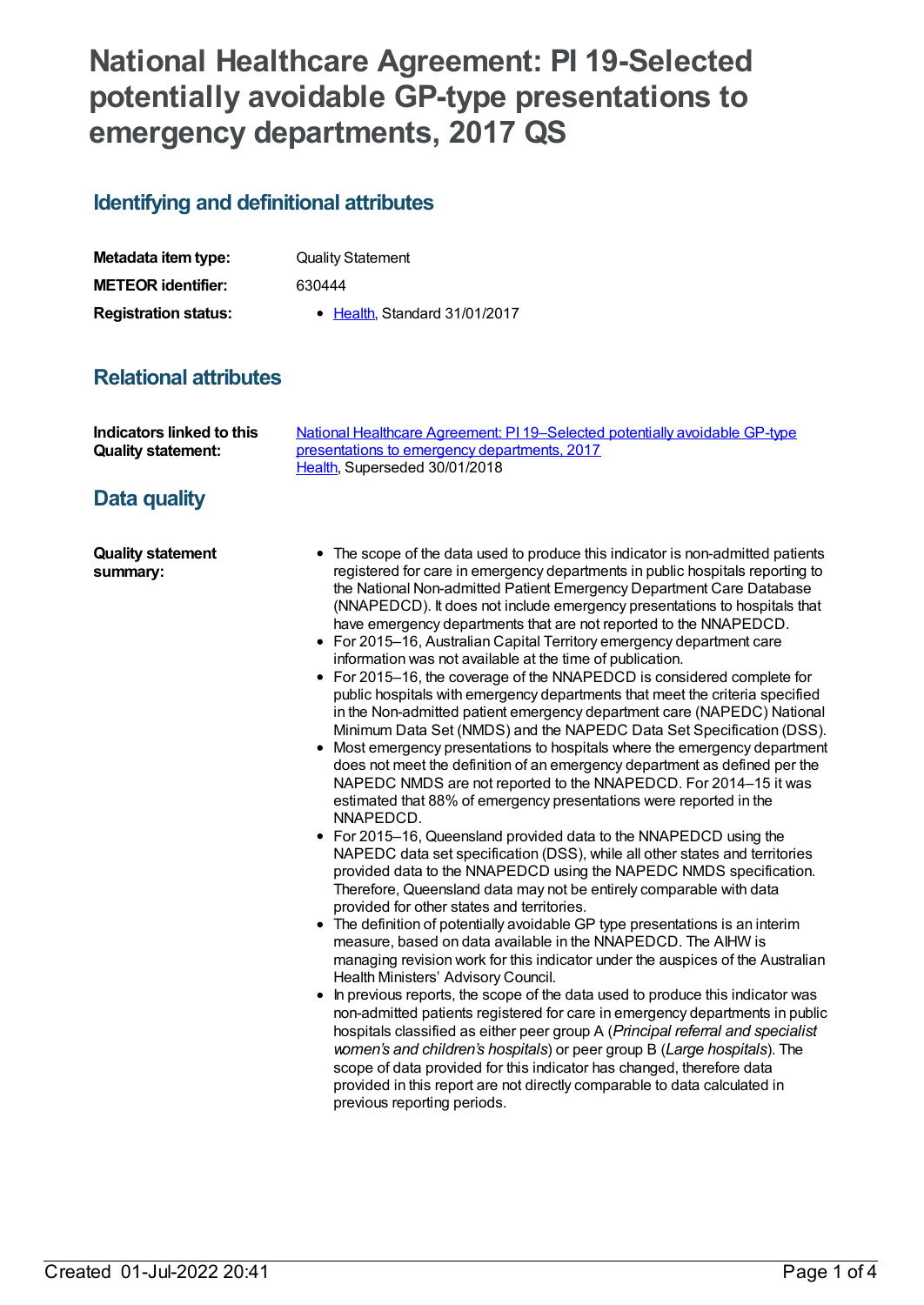| Institutional environment: | The Australian Institute of Health and Welfare (AIHW) is a major national agency set<br>up by the Australian Government under the <b>Australian Institute of Health and</b><br>Welfare Act 1987 to provide reliable, regular and relevant information and statistics<br>on Australia's health and welfare. It is an independent corporate Commonwealth<br>entity governed by a management board, and accountable to the Australian<br>Parliament through the Health portfolio. |
|----------------------------|--------------------------------------------------------------------------------------------------------------------------------------------------------------------------------------------------------------------------------------------------------------------------------------------------------------------------------------------------------------------------------------------------------------------------------------------------------------------------------|
|                            | The AIHW aims to improve the health and wellbeing of Australians through better<br>health and welfare information and statistics. It collects and reports information on a<br>wide range of topics and issues, ranging from health and welfare expenditure,<br>hospitals, disease and injury, and mental health, to ageing, homelessness,<br>disability and child protection.                                                                                                  |
|                            | The Institute also plays a role in developing and maintaining national metadata<br>standards. This work contributes to improving the quality and consistency of<br>national health and welfare statistics. The Institute works closely with governments<br>and non-government organisations to achieve greater adherence to these<br>standards in administrative data collections to promote national consistency and<br>comparability of data and reporting.                  |
|                            | One of the main functions of the AIHW is to work with the states and territories to<br>improve the quality of administrative data and, where possible, to compile national<br>datasets based on data from each jurisdiction, to analyse these datasets and<br>disseminate information and statistics.                                                                                                                                                                          |
|                            | The <b>Australian Institute of Health and Welfare Act 1987</b> , in conjunction with<br>compliance to the <i>Privacy Act 1988</i> (Commonwealth), ensures that the data<br>collections managed by the AIHW are kept securely and under the strictest<br>conditions with respect to privacy and confidentiality.                                                                                                                                                                |
|                            | For further information see the <b>AIHW</b> website. Data for the NNAPEDCD were<br>supplied to the AIHW by state and territory health authorities under the terms of the<br>National Health Information Agreement (see the following links):                                                                                                                                                                                                                                   |
|                            | http://www.aihw.gov.au/nhissc/                                                                                                                                                                                                                                                                                                                                                                                                                                                 |
|                            | /content/index.phtml/itemld/182135                                                                                                                                                                                                                                                                                                                                                                                                                                             |
|                            | The state and territory health authorities received these data from public hospitals.<br>States and territories use these data for service planning, monitoring and internal<br>and public reporting. Hospitals may be required to provide data to states and<br>territories through a variety of administrative arrangements, contractual<br>requirements or legislation.                                                                                                     |
| <b>Timeliness:</b>         | The reference period for these data is 2015-16.                                                                                                                                                                                                                                                                                                                                                                                                                                |
|                            | For 2015-16, Australian Capital Territory emergency department care information<br>was not available at the time of publication.                                                                                                                                                                                                                                                                                                                                               |
| <b>Accessibility:</b>      | The AIHW provides a variety of products that draw upon the NNAPEDCD.<br>Published products available on the AIHW website include the Emergency<br>department care: Australian hospital statistics series of reports with associated<br>Excel tables. These products may be accessed on the AIHW website at:<br>http://www.aihw.gov.au/hospitals/                                                                                                                               |
| Interpretability:          | Metadata information for the NAPEDC NMDS and the NAPEDC DSS are<br>published in the AIHW's online metadata repository, METeOR, and the National<br>health data dictionary.                                                                                                                                                                                                                                                                                                     |
|                            | The National health data dictionary can be accessed online at:<br>/content/index.phtml/itemld/268110                                                                                                                                                                                                                                                                                                                                                                           |
|                            | The data quality atatement for the 2014–15 NNAPEDCD can be accessed on the<br>AIHW website at: /content/index.phtml/itemld/621200                                                                                                                                                                                                                                                                                                                                              |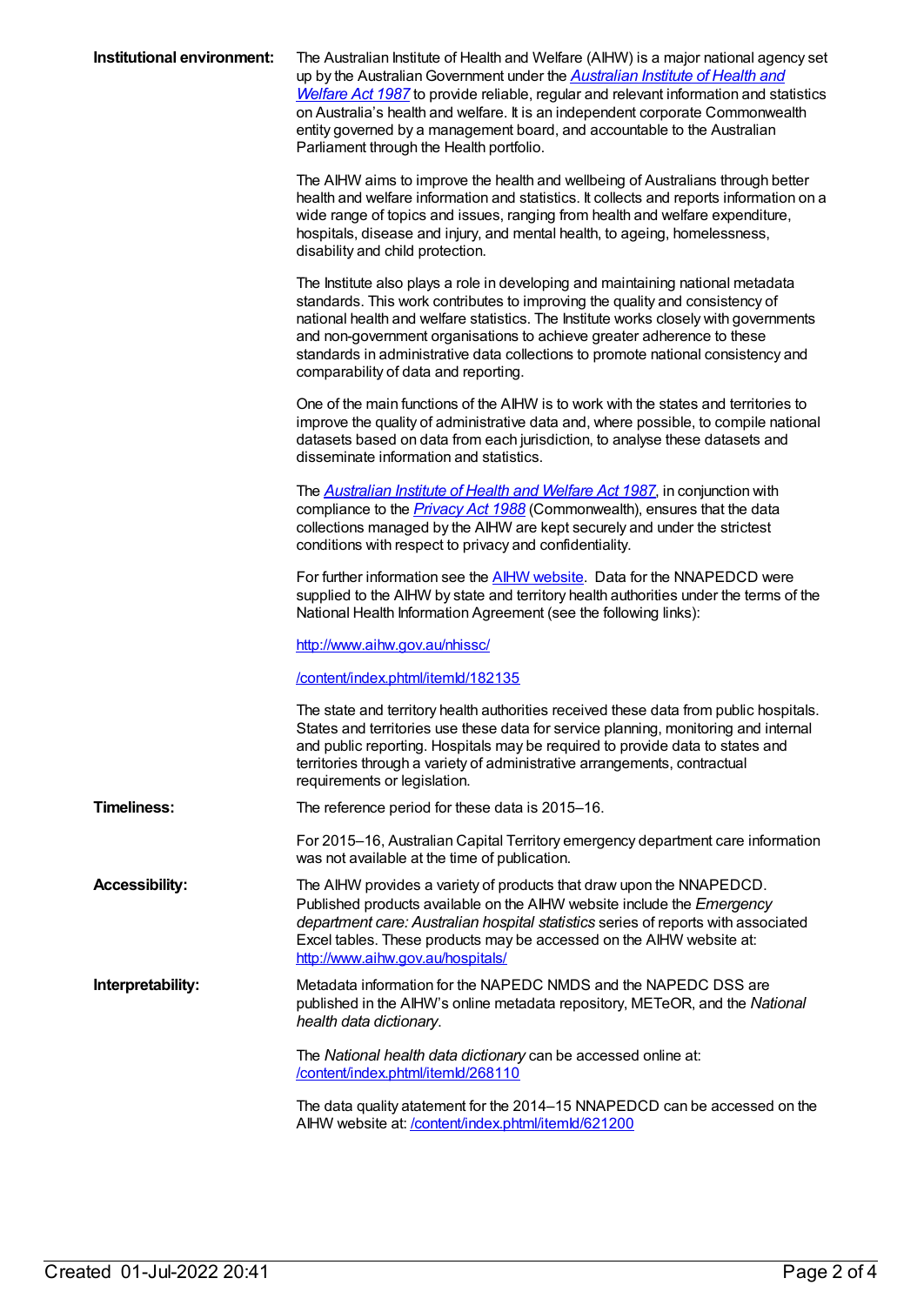**Relevance:** The purpose of the NNAPEDCD is to collect information on the characteristics of emergency department care (including waiting times for care) for non-admitted patients registered for care in emergency departments in public hospitals. For the years 2003–04 to 2012–13 inclusive, the scope of the NNAPEDCD was public hospitals classified as either peer group A (*Principal referral and specialist women's and children's hospitals*) or B (*Large hospitals*). Hospitals other than these could also supply data. In 2012–13, hospitals in peer groups A and B provided about 86% of all public hospital emergency presentations.

> From 2013–14, the scope of the NNAPEDCD was patients registered for care in emergency departments in public hospitals where the emergency department meets the following criteria:

- purposely designed and equipped area with designated assessment, treatment and resuscitation areas
- ability to provide resuscitation, stabilisation and initial management of all emergencies
- availability of medical staff in the hospital 24 hours a day
- designated emergency department nursing staff 24 hours per day 7 days per week, and a designated emergency department nursing unit manager.

The data presented here are not necessarily representative of the hospitals not included in the NNAPEDCD.

For 2015 and previous reporting periods, the indicator included only peer group A (*Principal referral and specialist women's and children's hospitals*) and peer group B (*Large hospitals*). For the 2016 and this 2017 reporting period, the scope of the indicator has been increased to all public hospitals reporting to the NAPEDC NMDS or the NAPEDC DSS. Data for 2013–14 were resupplied for the revised scope. It is not possible to provide comparable data for the years prior to 2013– 14. Any comparison of data over time should take into account changes in scope, coverage and administrative and reporting arrangements.

For 2013–14, 2014–15 and 2015–16, the coverage of the NNAPEDCD collection is considered complete for public hospitals with an emergency department meeting the criteria above. Most emergency presentations to hospitals where the emergency department does not meet the definition of an emergency department as defined above are not reported to the NNAPEDCD. For 2014–15 it was estimated that 88% of emergency presentations were reported in the NNAPEDCD.

The definition of potentially avoidable GP-type presentations is an interim measure, based on data available in the NNAPEDCD. The AIHW is managing revision work for this indicator under the auspices of the Australian Health Ministers' Advisory Council.

**Accuracy:** States and territories are primarily responsible for the quality of the data they provide. However, the AIHW undertakes extensive validations on data. Data are checked for valid values, logical consistency and historical consistency. Where possible, data in individual data sets are checked against data from other data sets. Potential errors are queried with jurisdictions, and corrections and resubmissions may be made in response to these queries. The AIHW does not adjust data to account for possible data errors or missing or incorrect values.

> Comparability across jurisdictions may be impacted by variation in the assignment of triage categories.

> For 2015–16, Queensland provided data to the NNAPEDCD using the NAPEDC DSS, while all other states and territories provided data to the NNAPEDCD using the NAPEDC NMDS specification. Therefore, Queensland data may not be entirely comparable with data provided for other states and territories.